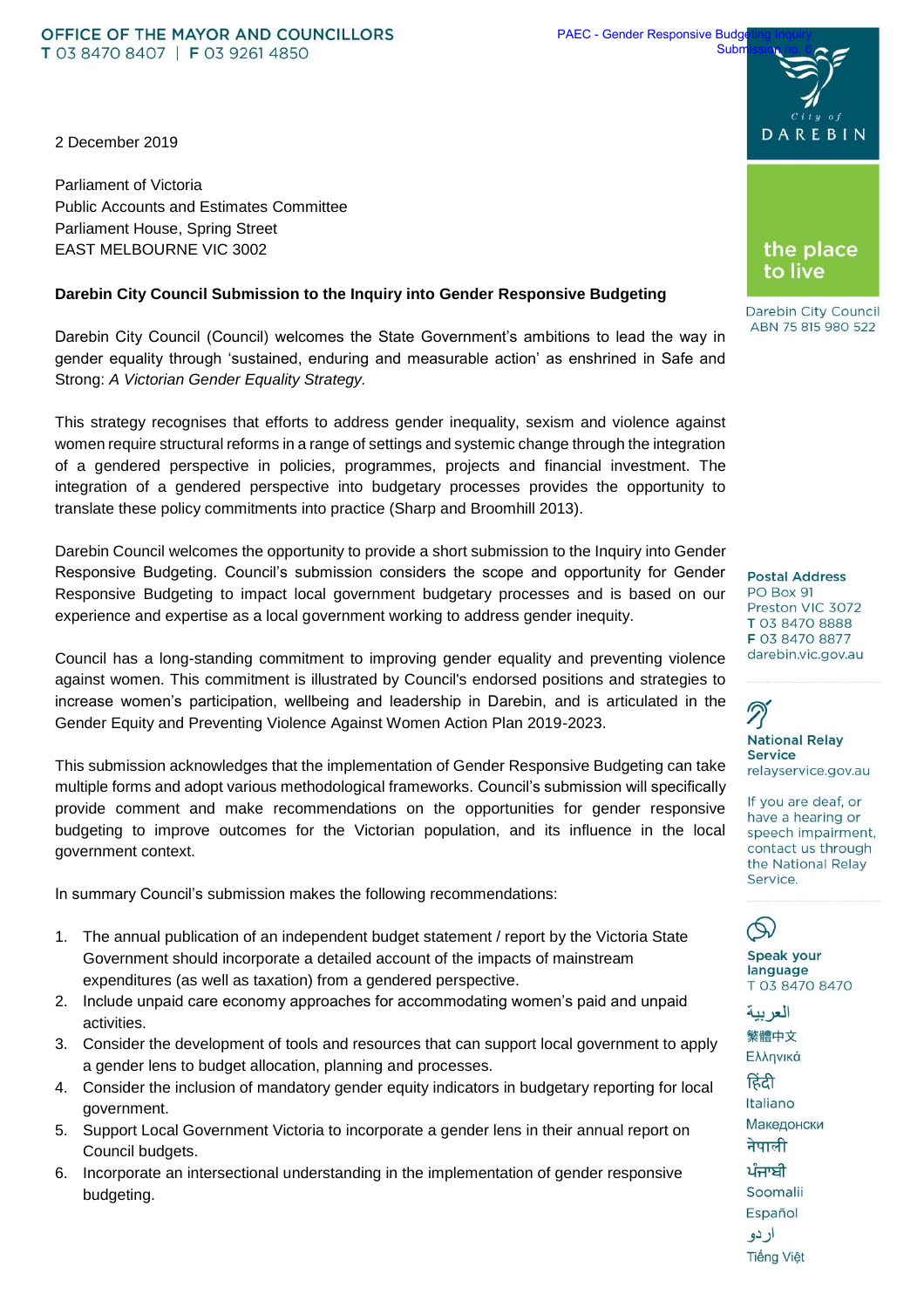Throughout this submission, women and the term violence against women will be used. This acknowledges that women represent enormous diversity across age, culture – including Aboriginal and Torres Strait Islander cultures – ethnicity, race, socioeconomic and (im)migration status, geographic location, sexuality, dis/ability, and religion. Council acknowledges that efforts to address gender inequity must be inclusive of all women and girls, including women who identify as cisgender, transgender and intersex.

# **1. Gender Equality Budget Statement**

Currently, the primary visible mechanism which applies a gender lens to State government budget processes is the Victorian State Government's Gender Equality Budget Statement, issued since 2017/18. This document lists initiatives that explicitly benefit women but does not provide a genderbased analysis of proposed policies and programs across the entire annual state budget. As a result, the current statement does not comprehensively analyse and interrogate how the State Government's budgetary decisions impact women.

At a minimum, details focusing on how the State Government's taxation and revenue policies, workplace policies, investments in health, housing, education and families impact women in Victoria should be incorporated into budgetary review and analysis processes. Such measures would provide greater transparency and accountability to State Government policy commitments while ensuring gender equality imperatives are not relegated to any one department or program area.

*Recommendation 1: The annual publication of an independent budget statement / report by the Victoria State Government should incorporate a detailed account of the impacts of mainstream expenditures (as well as taxation) from a gendered perspective*.

# **2. Recognition of the unpaid economy**

Women are primarily responsible for unpaid work and caring responsibilities. In Australia, women spend, on average, 64% of their working week performing unpaid care work, which is approximately double that of men (WGEA 2016). The unequal distribution of unpaid care work between women and men represents an infringement of women's rights.

The more equal distribution of unpaid work and caring responsibilities is correlated with higher levels of gender equality on a population level and a reduction in the gender pay gap (Ferrant 2014). Redistribution of unpaid work and caring responsibilities between genders will only be achieved through the recognition of the crucial role of unpaid work on society's economic and social outcomes. Gender Responsive Budgeting is a key mechanism by which to enable this (Sharp and Broomhill 2013).

*Recommendation 2: The inclusion of the unpaid care economy approaches for accommodating women's paid and unpaid activities*

## **3. Opportunities for local government**

Local government has been identified by Our Watch, VicHealth and the Victorian State government (Our Watch 2015; VicHealth 2012; State of Victoria 2016a) as a key stakeholder in the prevention of violence against women.

The role of local government is also enshrined in Recommendation 94 of the Royal Commission into Family Violence, which articulates that all Councils are mandated to report on "the measures they propose to take to reduce family violence and respond to the needs of victims" in their municipal public health and wellbeing plans (State of Victoria 2016b).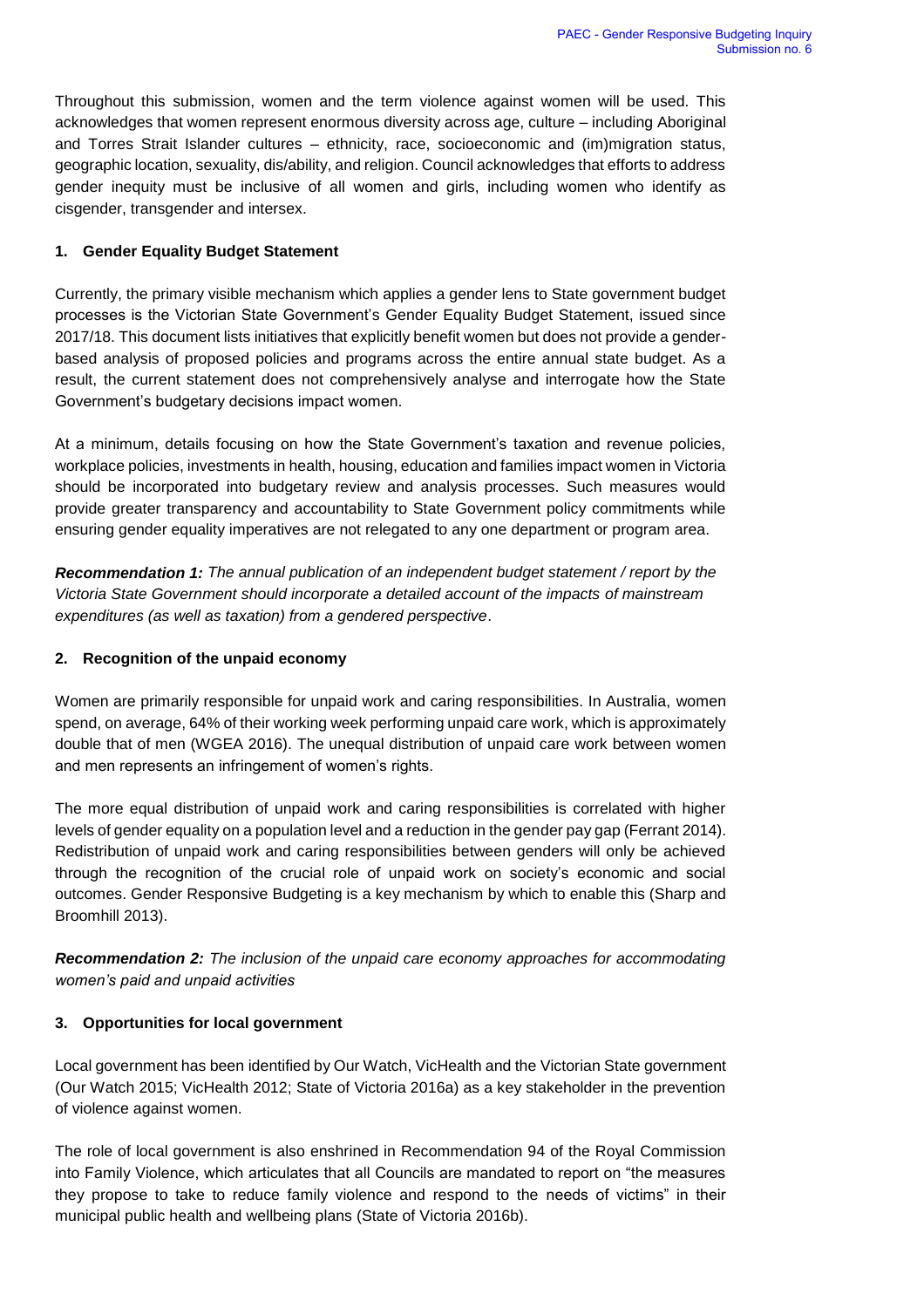Local government has the unique role of engaging with communities and individuals throughout the lifespan and across a range of settings, including public spaces, arts, leisure, recreation and maternal and child health.

It is expected that the Gender Equality Bill, due to pass through parliament in 2020, will provide further legislative frameworks that impose new obligations on the Victorian public to plan, implement strategies and report on gender equality in the workplace and promote gender equality across the wider community. Council welcomes the legislative reforms that the Gender Equality Act is expected to bring.

Local government's expenditure is significant. Darebin City Council's 2019/20 budgetary spend can be summarised below:

- Ongoing delivery of services to the Darebin community funded by a budget of \$184.9 million. Continued investment in property assets (\$26.0 million) and infrastructure assets (\$18.5 million) primarily for renewal works. This includes land improvements (\$4.5 million), buildings (\$19.1 million), building improvements (\$2.4 million), roads (\$4.3 million); bridges (\$2.2 million); footpaths and bicycle paths (\$5.3 million); drainage (\$2.1 million); recreational, leisure and community facilities (\$0.1 million); and parks, open space and streetscapes (\$4.5 million).
- While Council is committed to embedding gender equity across its organisation, no mechanisms exist to comprehensively analyse how our budgetary expenditure and allocations may impact the community differently based on gender and other factors. However, due to the significant expenditure of local government, there is scope to apply a gender lens to budget allocation on a local government level.
- Council's Gender Equity and Preventing Violence Against Women Action Plan 2019-2023 articulates Council's commitment to *Apply a gender lens to Council's annual budgeting process*  (DCC 2019). This is in recognition of the vital role of gender responsive budgeting in fully mainstreaming a gender perspective into a local government context. It also aligns with and takes inspiration from Safe and Strong: A Victorian Gender Equality Strategy. However, the capacity for local government to undertake Gender Responsive Budgeting is limited. There is an absence of tools relative to policy, service delivery and budget development that support a gender impact analysis on a local government level.

*Recommendation 3: Develop tools and resources to support local government to apply a gender lens to budget allocation, planning and processes.*

*Recommendation 4: Consider the inclusion of mandatory gender equity indicators in budgetary reporting for local government.*

The introduction of gender impact analysis tools is most effective when accompanied with reporting requirements. This enables transparency and accountability on all levels. Consideration into how a gender responsive budgeting approach may translate into mandatory reporting requirements for local government is imperative. For example, gender equity indicators may be incorporated into a Strategic Resource Plan, which local government entities are mandated to prepare every four years.

*Recommendation 5: Support Local Government Victoria to incorporate a gender lens in their annual report on Council budgets* 

In addition, the release by 'Local Government Victoria,' an agency within the Victorian Government's Department of Environment, Land, Water and Planning, of the annual Report on Council Budgets may provide further scope to incorporate a gender lens / impact statement on a state-wide level.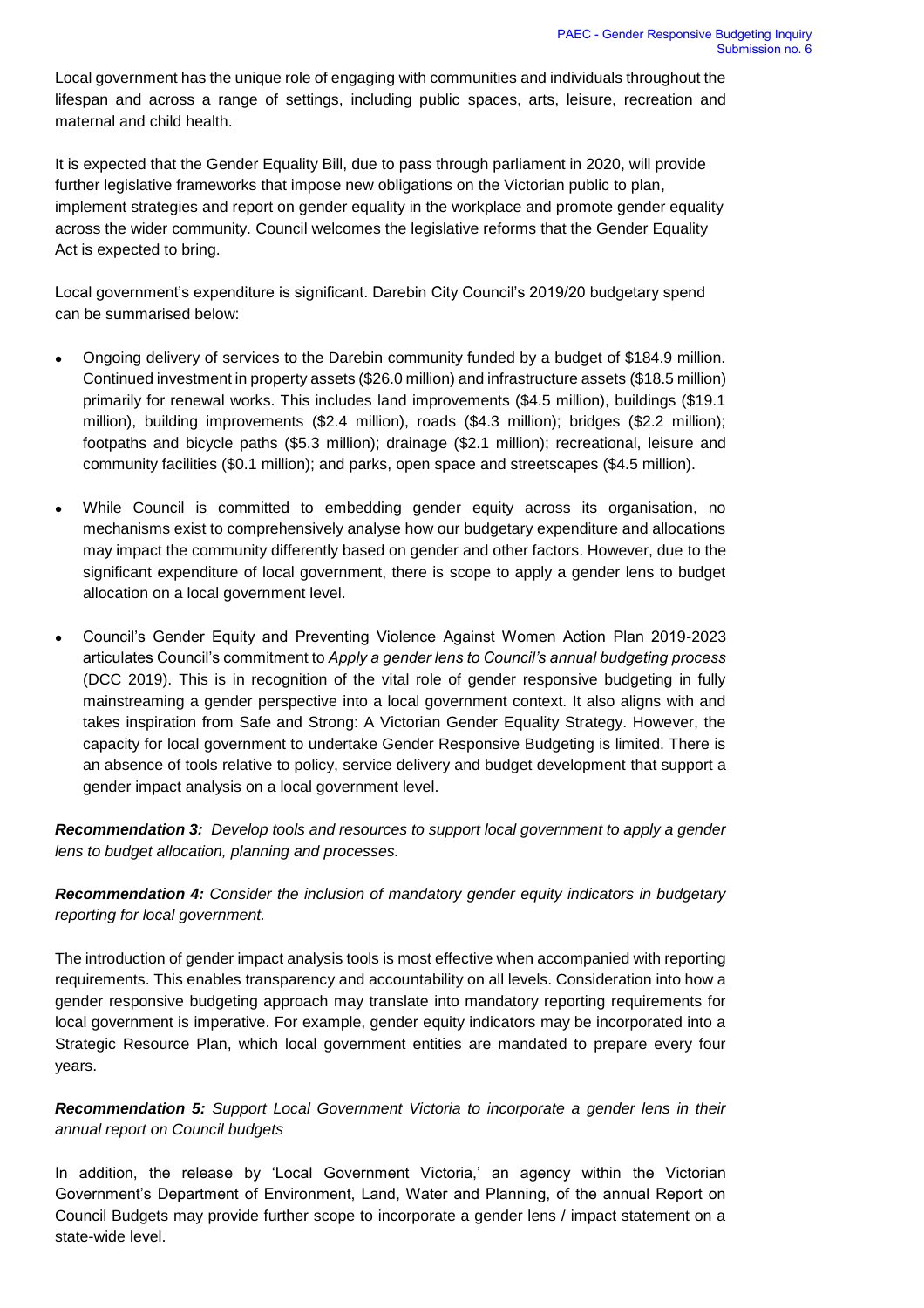# **4. Intersectional Application of Gender Responsive Budgeting**

All efforts to improve gender equity and prevent violence against women cannot be considered in isolation from other factors which reinforce disadvantage and discrimination against women. Gender responsive budgeting must therefore consider how people can experience compounding impacts of discrimination and poverty, power and privilege or both. Analysis of budgets must consider whether the most disadvantaged women are being considered.

*Recommendation 6: Incorporate an intersectional understanding in the implementation of gender responsive budgeting.*

Thank you again for the opportunity to provide a submission into this inquiry. We would like to commend the State Government for their ongoing commitment to promoting the full and equal participation of Victorian women.

Should you wish to discuss this submission or require further information, please contact Council's Gender Equity Officer

Yours sincerely,



**Councillor Susan Rennie**  Mayor, Darebin City Council